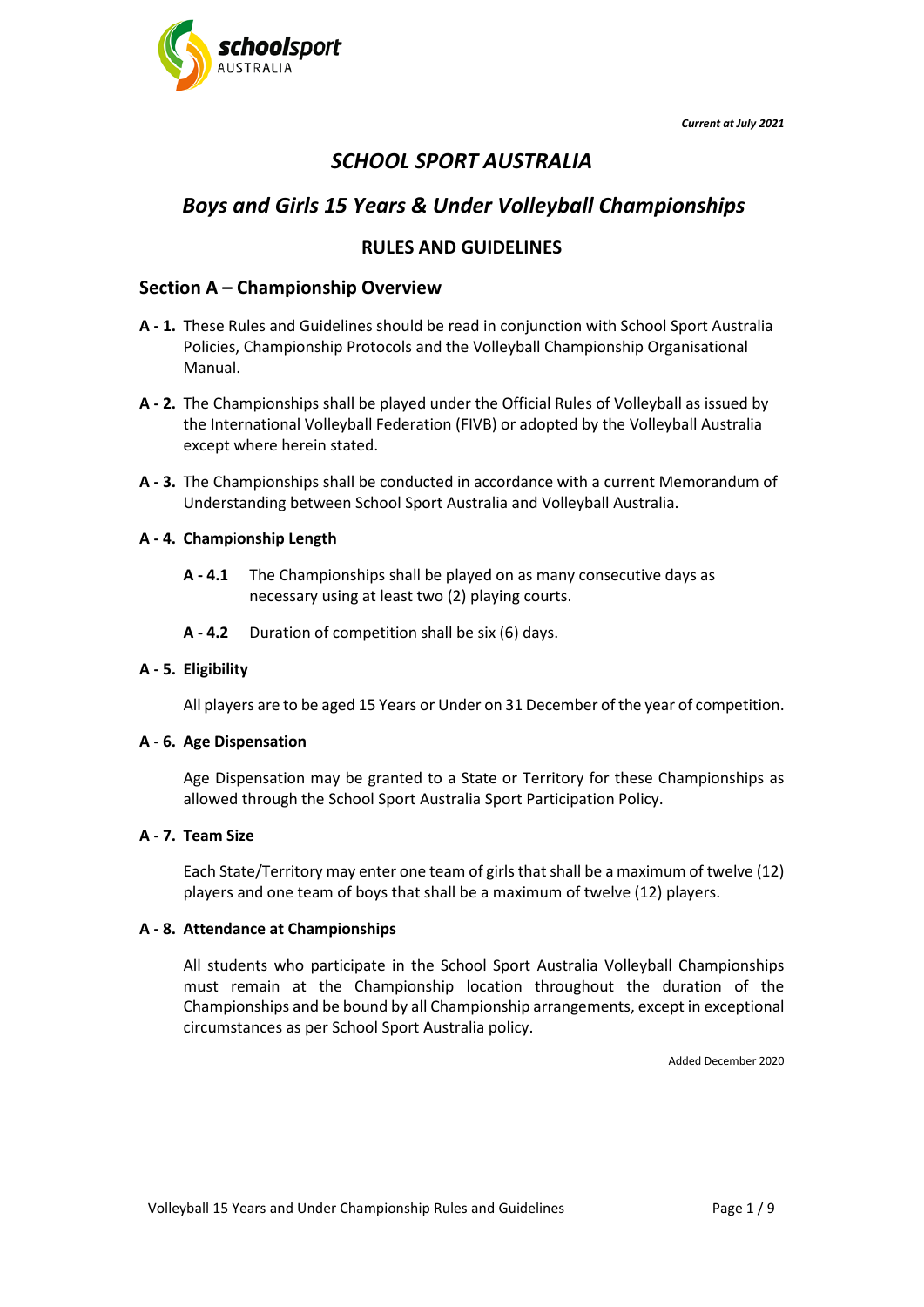

# **Section B – Competition Structure**

#### **B - 1. Program / Schedule**

**B - 1.1** The host member body shall provide, where possible, a training session in the competition venue on the day prior to the commencement of the Championships.

#### **B - 2. Draw**

- **B - 2.1** The most practical arrangement is to have the girls' and boys' sections played on separate courts.
- **B - 2.2** Early and late games to be distributed evenly across all competing teams. Teams should play on each day of the championships.
- **B - 2.3** Matches should not be blocked as one gender at a time. Rather, there should be a mix of boys and girls matches so that, where possible, teams from the same state are able to support each other.
- **B - 2.4** Where possible, the draw should cater for:
	- **B - 2.4.1** Teams from the same state should not play in the same time slot;
	- **B - 2.4.2** All matches of one gender should not be played in the same time slot.
	- **B - 2.4.3** The Territory Shields should preferably be played no earlier than day three of the Championships.

This is to be permanently incorporated into the draw.

- **B - 2.4.4** If possible, a night game may be included in the draw. The National Volleyball Advisor to liaise with the host member body regarding the mechanics of the draw.
- **B - 2.5** Teams will not be obliged to play any more than two matches on any one day.
- **B - 2.6** The host member body shall conduct a draw for the Championships using the following draw format and by considering the rules outlined in B - [2.9,](#page-1-0) [B -](#page-2-0) [2.10](#page-2-0) and B - [2.11.](#page-3-0) Once the draw has been completed it will be approved by the National Volleyball Advisor prior to publication.
- **B - 2.7** The host member body has the flexibility to schedule host teams around the Opening Ceremony.
- **B - 2.8** Gold medal playoffs are to be rotated each year, i.e. boys' final game in one year, girls the final game the next year.
- <span id="page-1-0"></span>**B - 2.9** 7 and 8 team format:

A single round robin will be played with a final series. The final series at the conclusion of the round robin matches will be as follows: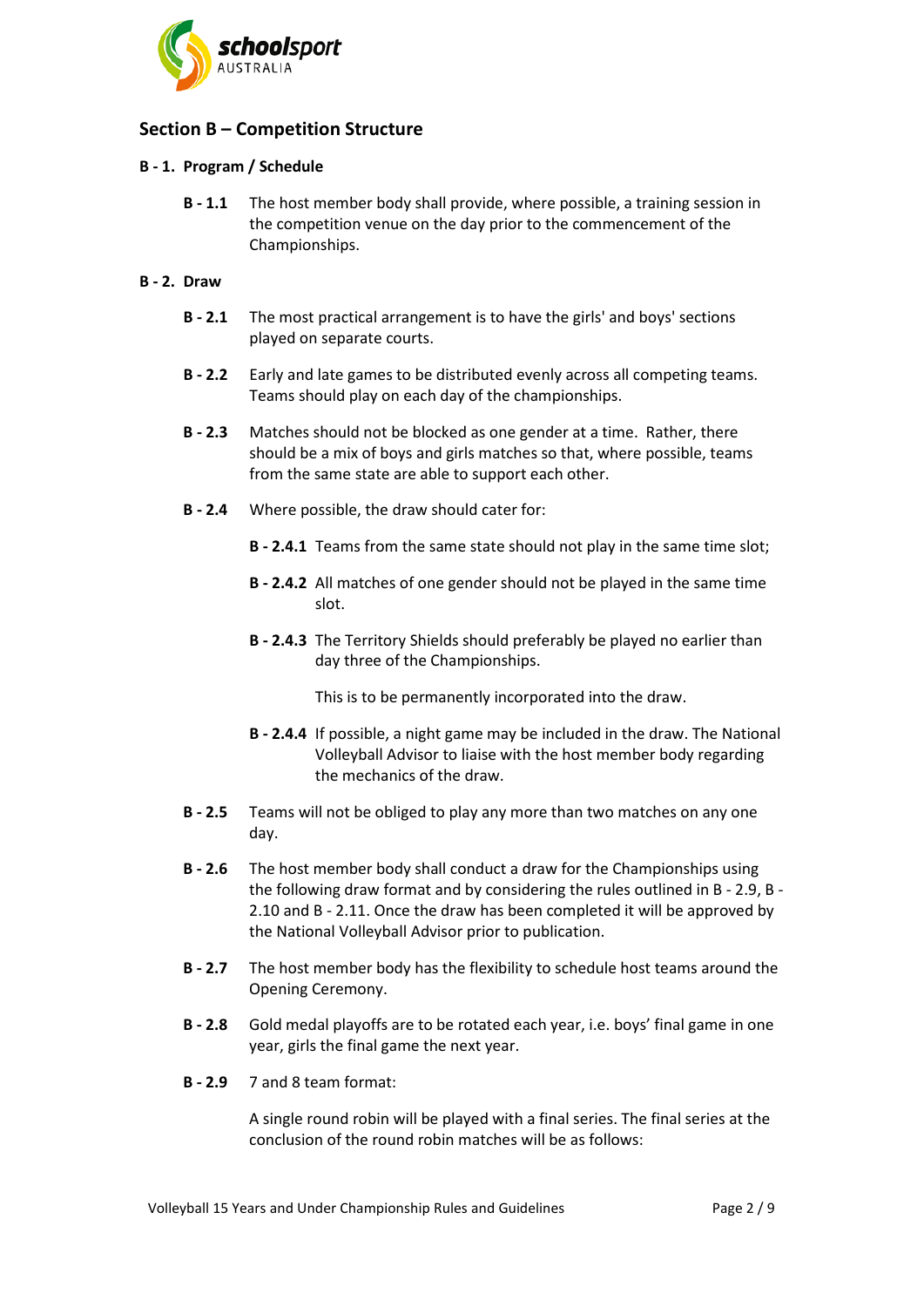

| <b>FINAL</b>        | ROUND MATCHES                | <b>FINALS</b>       |
|---------------------|------------------------------|---------------------|
| 1st v 2nd (match A) | Loser A v Winner B (match X) | Winner A v Winner X |
| 3rd v 4th (match B) | Loser B v Winner C (match Y) | Loser X v Winner Y  |
| 5th v 6th (match C) | Loser C v Winner D (match Z) | Loser Y v Winner Z  |
| 7th v 8th (match D) | Loser Z v Loser D            |                     |

### <span id="page-2-0"></span>**B - 2.10** 6 and 4 team format:

A double round robin with a normal finals format i.e. 1st v 2nd for the gold playoff etc.

The first round draw in a 6-team format shall be as follows:

One gender will be assigned  $1 - 6$  and the other gender  $11 - 16$ .

The host state may choose the numbers for their teams and the remaining teams will be allocated by ballot.

The second round will be seeded and matches between the top seeds to be distributed evenly over the final round. The duty teams for the second round will be allocated to ensure an even number of duties. The National Volleyball Advisor to liaise with the host member body as to the final draw format.

| DAY / TIME       | COURT 1 | <b>COURT 2</b> | <b>COURT 3</b> |
|------------------|---------|----------------|----------------|
| DAY <sub>1</sub> |         |                |                |
| 9.00             | 1 v 6   | 13 v 14        | 2 v 5          |
| 10.30            | 3 v 4   | 11 v 16        |                |
| 12.30            | 1 v 5   | 12 v 15        |                |
| 14.00            | 6 v 4   | 16 v 14        |                |
| 16.00            | 2 v 3   | 12 v 13        | 11 v 15        |
|                  |         |                |                |
| DAY <sub>2</sub> |         |                |                |
| 9.00             | 11 v 14 | 6 v 2          | 15 v 13        |
| 10.30            | 16 v 12 | 1 v 4          |                |
| 12.30            | 11 v 13 | 5 v 3          |                |
| 14.00            | 14 v 12 | 4 v 2          |                |
| 16.00            | 15 v 16 | 5 v 6          | 1 <sub>v</sub> |
|                  |         |                |                |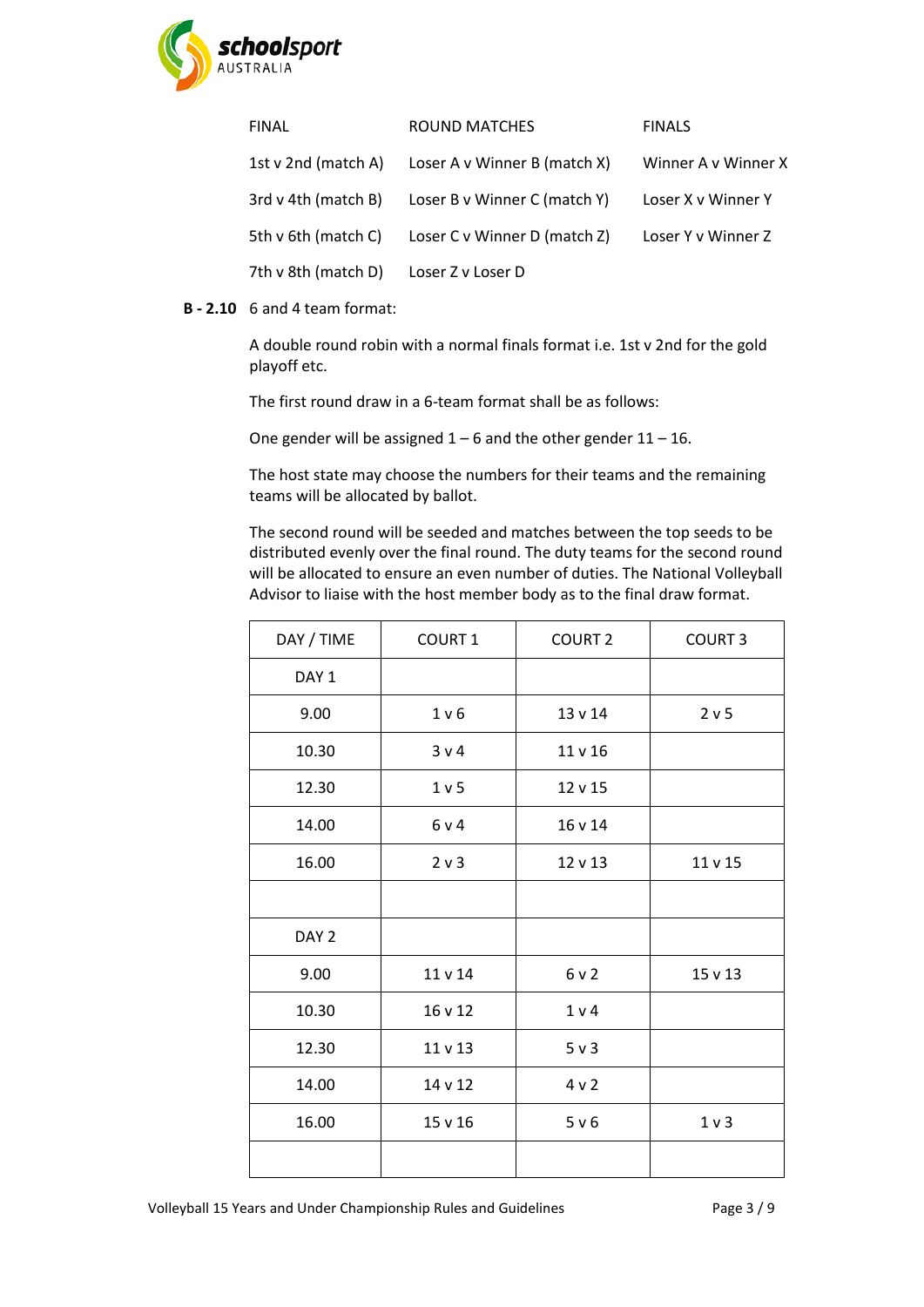

| DAY <sub>3</sub> |                  |                |                  |
|------------------|------------------|----------------|------------------|
| 9.00             | 3 <sub>v</sub> 6 | 1 <sub>v</sub> | 4 <sub>v</sub> 5 |
| 10.30            | 11 v 12          | 14 v 12        | 13 v 16          |

#### <span id="page-3-0"></span>**B - 2.11** 5 team format:

A double round robin with semi-finals. The 1st team advancing to the grand final to play the winner of 2nd v 3rd semi-final. The loser to play the winner of 4th v 5th match for bronze.

### <span id="page-3-1"></span>**B - 3. Duration of matches**

- **B - 3.1** The minimum on court warm up time shall be twenty (20) minutes.
- **B - 3.2** Minimum time allowance for each match shall be 90 minutes. Warm up time and procedure shall be ratified at the Opening Conference.
- **B - 3.3** All participating teams shall be entitled to a rest period of at least 90 minutes between matches.

The 90 minutes to be from the end of the previous match to the commencement of the team's next match.

### **B - 4. Game Protocols / Specific Rules / Results**

- **B - 4.1** Match Protocol
	- **B - 4.1.1** If the previous match finishes early, the minimum warm up time identified i[n B -](#page-3-1) 3.1 may be extended.
	- **B - 4.1.2 30 minutes** before the game the scoresheet, line up sheets and match balls must be on the score bench. Referee checks net height, court conditions and equipment.
	- **B - 4.1.3 20 minutes** before start time. Teams warm up with or without the ball - their choice. Spiking is not permitted until the toss is performed and the referee indicates the commencement of the spiking warm up. Captains and coaches are asked to sign the score sheet. If necessary, teams change ends according to the result of the toss.
	- **B - 4.1.4 14 minutes** before start time. Referee calls captains for the toss. The winner of the toss may elect to serve / receive or choose an end. The loser of the toss may choose one of the other two options.
	- **B - 4.1.5 13 minutes** before start time. Spiking warm up commences. The team that has the first serve spikes first and has five minutes to use at their discretion. The other team then has the net and court for five minutes. Coaches may agree to spike together, in which case the combined time is 10 minutes. In such cases the timing will be 5 minutes spiking from position 4, 3 minutes from position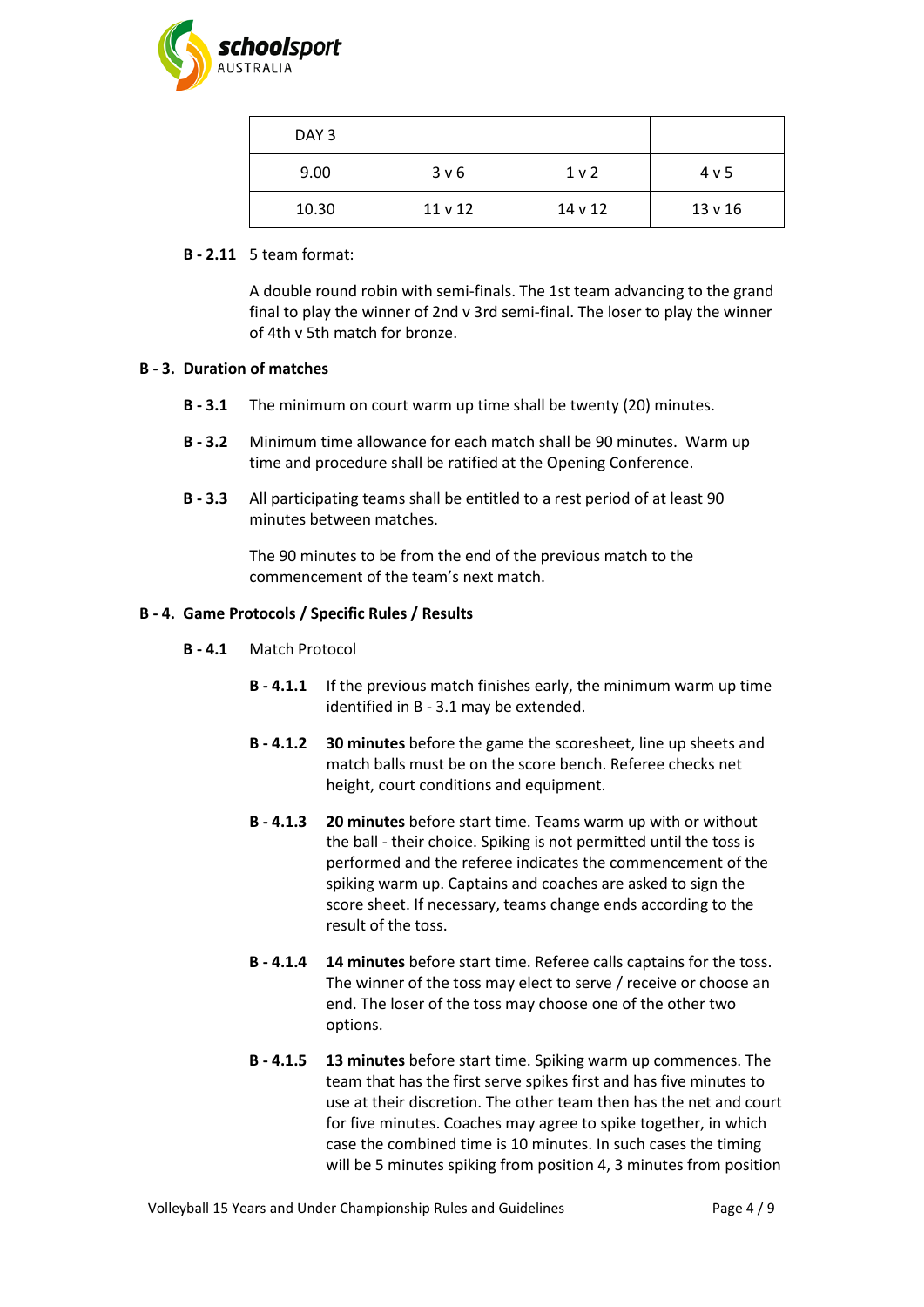

2, and 2 minutes serving. If there is no agreement to spike together, the default is 5 minutes separate.

- **B - 4.1.6 3 minutes** from start time. All warm up ceases and teams are cleared from the court. Referees check the net, antennae and balls, and that scorers are ready, scoresheets signed, line-up sheets in, rotations filled out etc.
- **B - 4.1.7 2 minutes** from start time. Teams line up on the baselines to come forward, shake hands and exchange gifts. (the gift exchange is usually the first round only)
- **B - 4.1.8 1 minute** from start time.
	- **B - 4.1.8.1** Staring 6 and liberos are introduced onto the court.
	- **B - 4.1.8.2** 2nd referee checks rotations. The liberos may then enter the court.
- **B - 4.1.9 Start time**. Referee whistles for first serve.
- **B - 4.1.10** At the end of each set, players leave the court and proceed anticlockwise to their bench at the other end, moving past the baseline-sideline corner of position 1 then crossing outside the posts. The bench players just cross over in front of the score bench.
- **B - 4.1.11** At the end of the match all players shake hands at the net, both captains to check the scoresheet carefully, and then sign.
- **B - 4.1.12** After the match, the completed scoresheet and match ball to be returned to the Championship office.
- **B - 4.2** The twelve substitute rule shall be employed, i.e., 3 entries per player, 12 substitutes per set, multiple players allowed in one position.
- **B - 4.3** The Libero

**B - 4.3.1** The libero rule shall allow 'libero per set'.

- **B - 4.3.2** Replacement of an injured libero
	- **B - 4.3.2.1** With the prior approval of the first referee, the libero player can be replaced by any player who is not on the court at the moment of injury. The injured libero may not re-enter to play for the remainder of the match, as either an ordinary or libero player.
	- **B - 4.3.2.2** The player designated to replace an injured libero must remain the libero player for the duration of the set.
- **B - 4.4** International score sheets to be used for all matches. Copies of the score sheets to be made available immediately after matches.

**B - 4.5** Match results to be posted daily.

Volleyball 15 Years and Under Championship Rules and Guidelines Page 5 / 9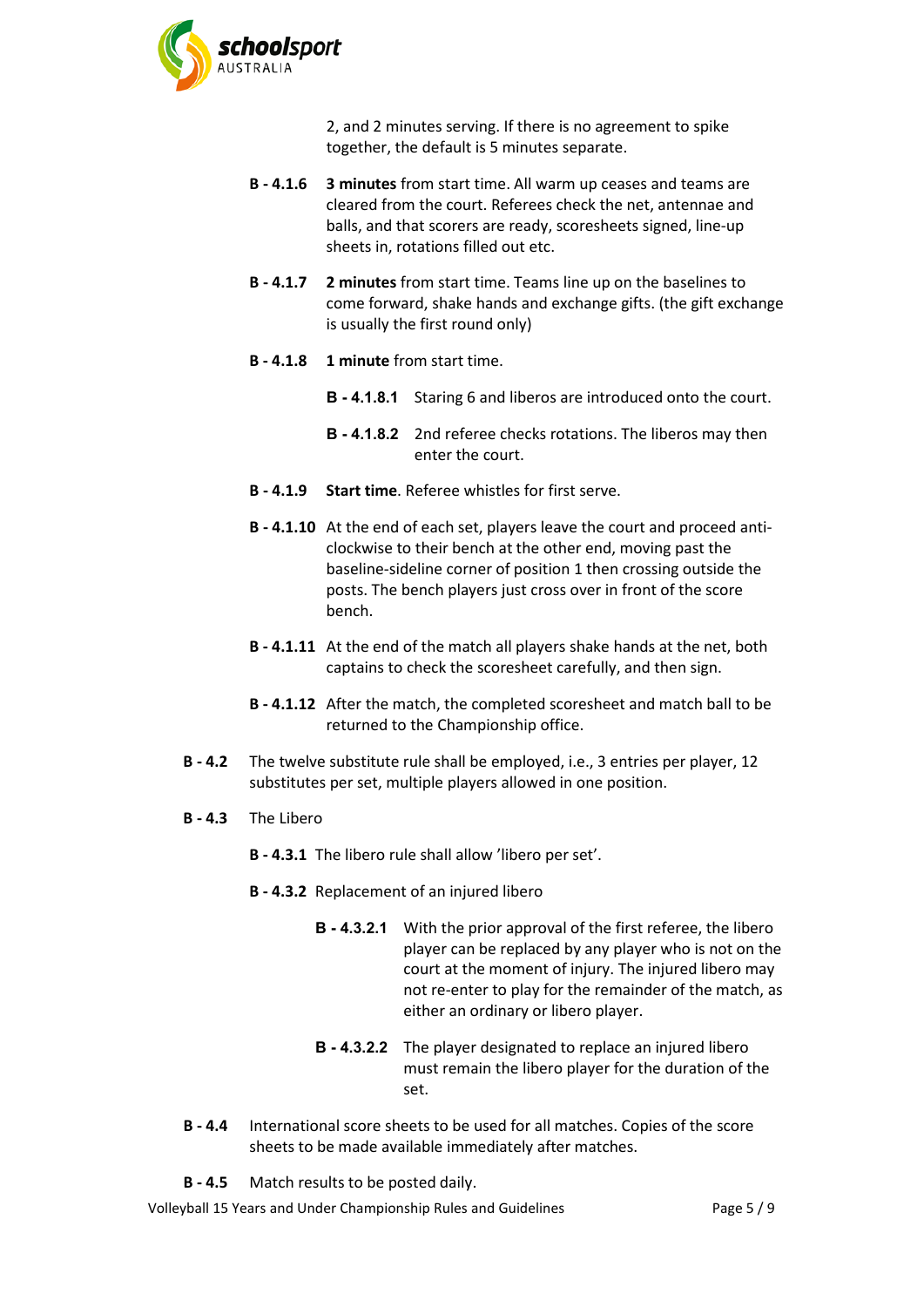

### **B - 5. Points Allocation**

**B - 5.1** Points shall be awarded in each match as follows:

 $Win - 3$   $Loss - 1$  Forfeit – 0

### **B - 6. Method of Determining a Winner**

**B - 6.1** After the conclusion of the round matches, where two or more teams are equal on competition points, the ladder shall decide by assessing sets.

> Sets Won  $- x100$ Total Sets Played

**B - 6.2** If two teams are still drawn then percentage of points won and lost will decide the placings.

# **Section C – Facilities / Equipment**

- **C - 1.** The Championship venue shall comply with the dimensions as set out in the National Secretary Organisation Manual. The National Volleyball Advisor is to be advised by host member body of venue dimensions.
- **C - 2.** If a player in the action of playing the ball touches an object outside of the free zone before, during or after playing the ball, the ball will be deemed out. A diagram will be drawn for each venue to clarify the free zone.
- **C - 3.** The net heights shall be in accordance with the current standards set by the AVF, that is:

Girls: 2.15m

Boys: 2.35m

**C - 4.** All match balls shall be provided by the host member body, on advice from the National Volleyball Australia.

# **Section D – Uniform**

**D - 1.** During the Volleyball Championship matches, players must wear the designated State / Territory uniform.

### **Section E – Injury Management**

**E - 1.** Refer to School Sport Australia Championship Protocols and Policy for the management of injuries.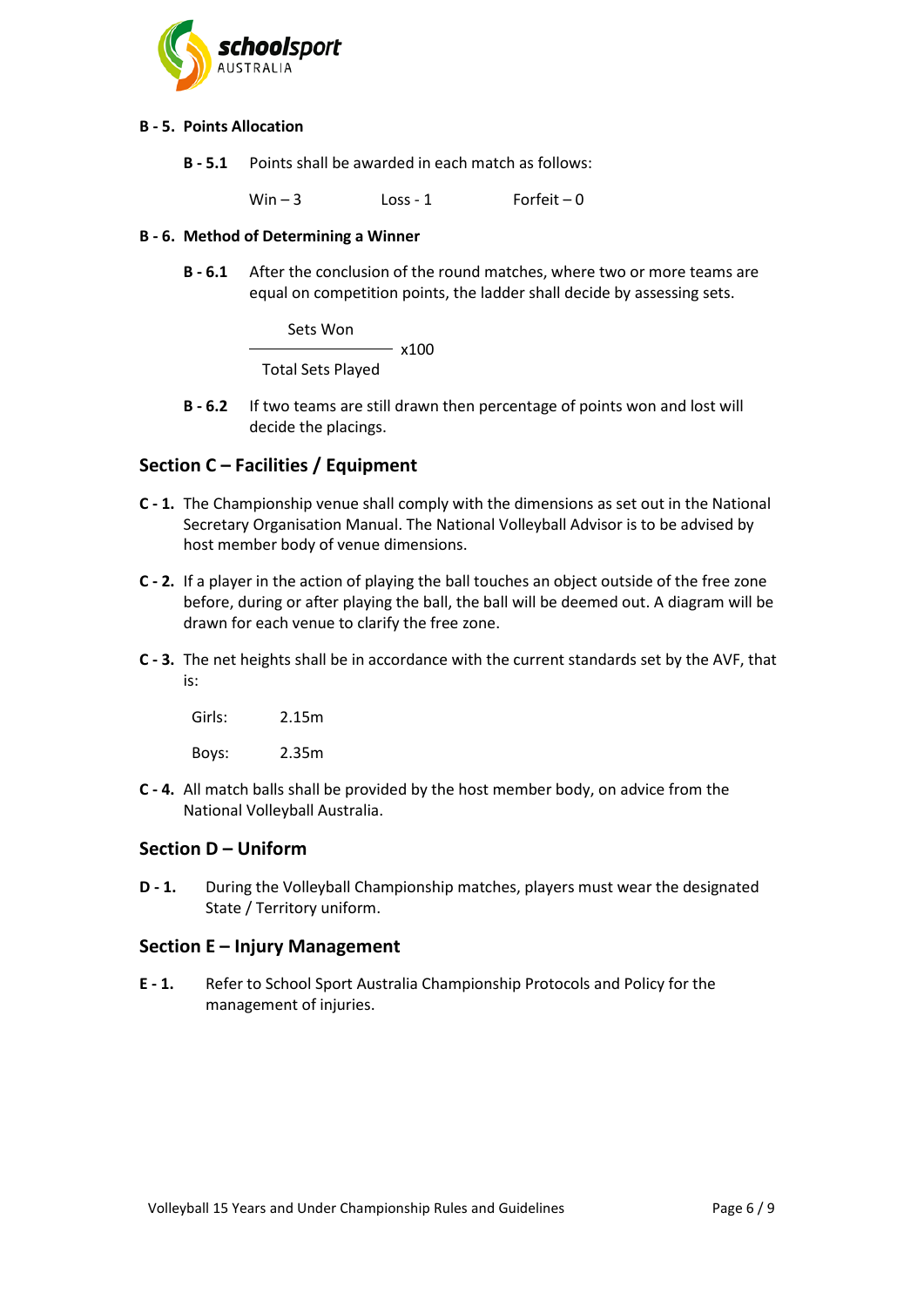

# **Section F – Officials**

- **F - 1.** Chief Referee The Chief Referee shall be appointed by Volleyball Australia where possible.
- **F - 2.** Referees The host member body shall invite or request visiting referees at least two (2) months prior to the Championships.
- **F - 3.** Student Referees Each participating team shall include, where possible, a suitably qualified student referee in addition to its registered players.
- **F - 4.** A technical meeting shall be held immediately prior to the Championship beginning to discuss rules and interpretations. All referees should be present at this meeting.
- **F - 5.** The member body shall endeavour to provide the following personnel for officiating duties in all round matches:
	- **F - 5.1** experienced scorers;
	- **F - 5.2** competent lines people senior students properly attired and experienced in the game of volleyball should be used;
	- **F - 5.3** scoreboard operators;
	- **F - 5.4** Players may be rostered to do scoring and linesperson duties during the preliminary rounds of the tournament. Suitably experienced students should be used during the finals series if available otherwise this shall be undertaken by the Jury attending the Championships.

Where possible, players should not be rostered on a match immediately preceding a match in which they are playing;

- **F - 5.5** any other duty personnel deemed necessary.
- **F - 6.** The referees should be recognised at the opening and closing ceremonies.

### **Section G – Protests**

- **G - 1.** All protests arising from matches (coach only) shall be resolved on court, by one member of the jury, after consultation with match and team officials. Players shall be permitted to continue ball work whilst the protest is being resolved. An unsuccessful protest the team will be sanctioned with a red card with the consequent loss of a point.
- **G - 2.** The Jury shall deal with all complaints and protests on organisational and disciplinary matters as well as dealing with matters referred to by the Special Referees Committee for the Championships.
- **G - 3.** The Jury shall have the power to resolve complaints and protests and take disciplinary action against players for any infringements of the Codes of Conduct by School Sport Australia. The Jury shall, if it deems necessary, report any misconduct by Officials to their State/Territory member bodies.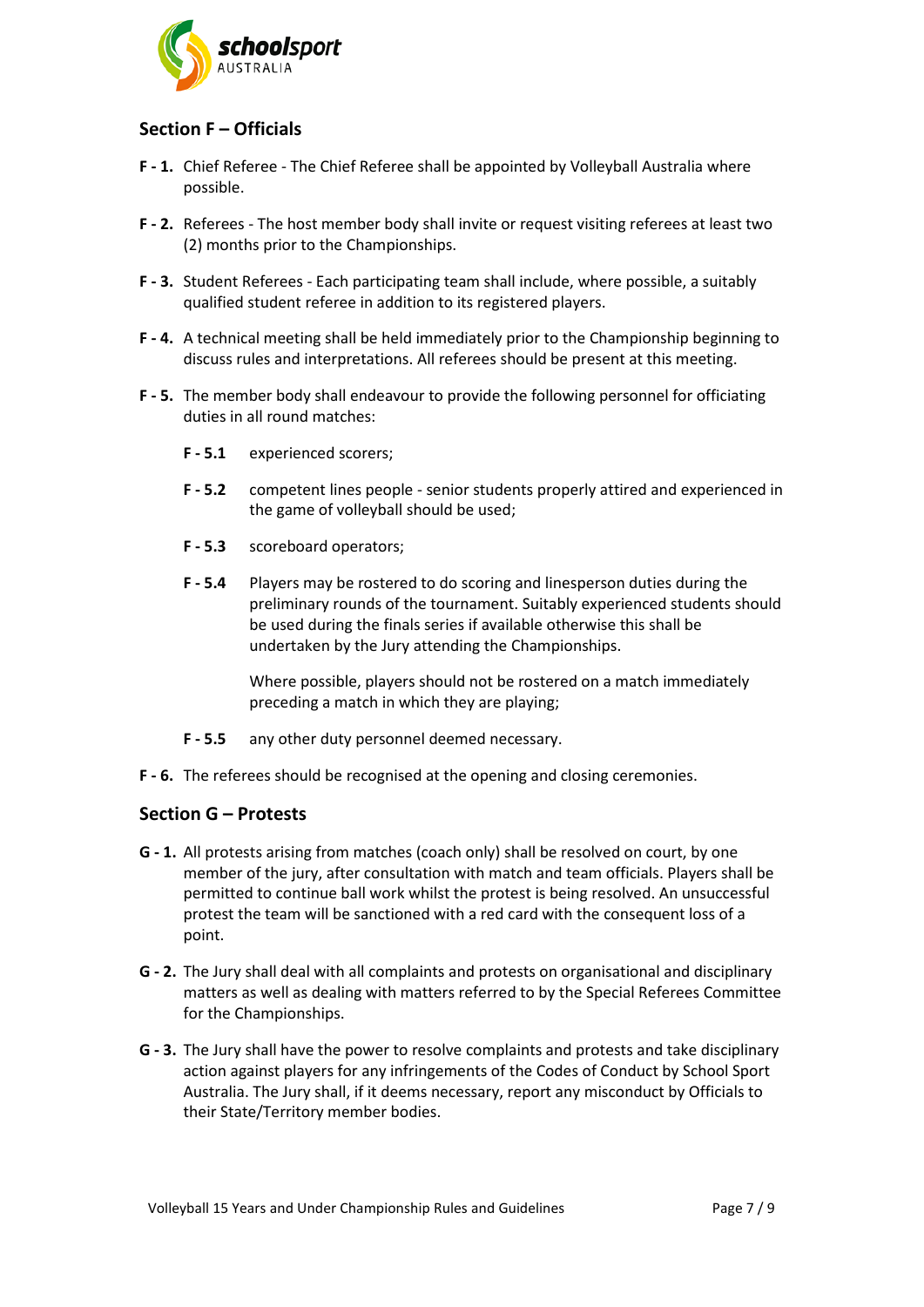

# **Section H – Tribunal / Judiciary**

- **H - 1.** The Jury shall be the highest disciplinary authority and shall be constituted only for the duration of the Championships. Its verdict shall be final during the Championships; however, appeals can be directed to the School Sport Australia National Programs Committee.
- **H - 2.** The Jury shall consist of the National Volleyball Advisor (Chairperson), Chief Referee and Championship Convener.
- **H - 3.** At least one (1) member of the Jury shall be present at each match.

# **Section I – Trophies / Awards / Medals**

- **I - 1.** A perpetual trophy is presented to the winners of both the Boys and Girls Championships.
- **I - 2.** A perpetual 'Territories Trophy' (between ACT and NT) for boys and girls shall be awarded to the winning Territory after their first inter-Territory game. These trophies are to be returned at the next Opening Ceremony.
- **I - 3.** All Australian Team (formally the Honorary Australian Team)
	- **I - 3.1** Selection Committees for each boys' and girls' sections to consist of coaches from the competing States / Territories and chaired by the National Volleyball Advisor and/or by his/her nominees.
	- **I - 3.2** The National Volleyball Advisor shall schedule and chair the selection committee meetings and participate in discussion but shall not vote on selections.
	- **I - 3.3** After day one (1) of competition, all State / Territory coaches may nominate to the chairperson, up to a maximum of six (6) players from their teams for selection consideration.
	- **I - 3.4** After day three (3) of competition State / Territory coaches may add and/or delete players from the selection list, provided that the total number nominated from that state/territory does not exceed six (6) players.
	- **I - 3.5** A selection meeting shall be held on the evening preceding the finals.
	- **I - 3.6** Where possible, selections are to be derived by consensus. If such a consensus cannot be achieved, a ballot shall be held to determine the remaining positions.
	- **I - 3.7** The Selection Committee shall name twelve (12) girls and twelve (12) boys with each being the All Australian Team. If the team is to tour, players are to be selected on the basis of a balanced playing unit. If not touring the twelve (12) best players from each section shall be selected and referred to as the All Australian Team.
		- **I - 3.7.1** The All Australian Team will be selected in terms of their effectiveness in the following areas:
			- **I - 3.7.1.1** individual skills;